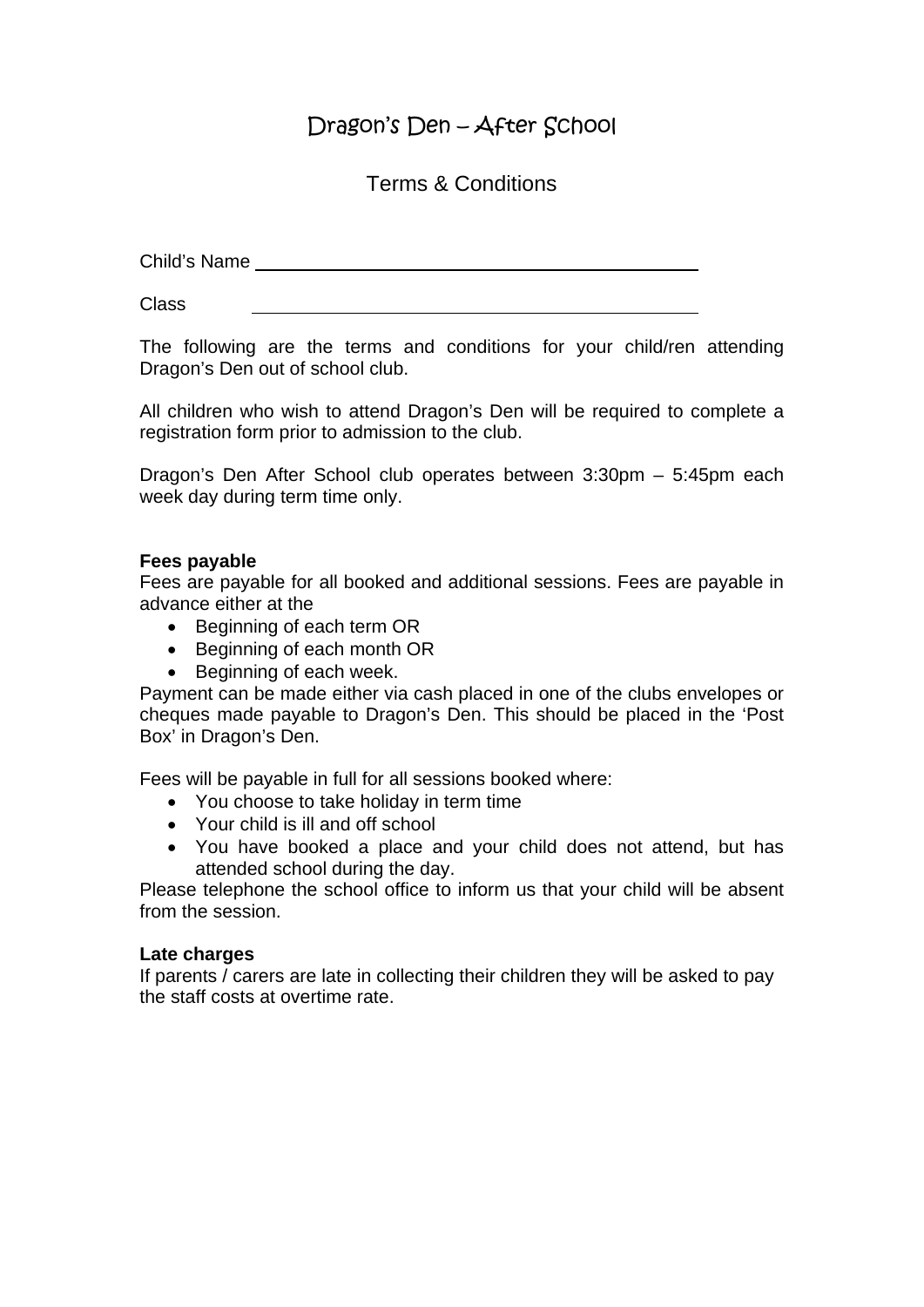#### **Non Payment of fees**

If you are experiencing any financial difficulties, please speak to the club manager. Non payment of fees for more then two weeks will result in your child's place being suspended until all fees are paid up to date.

#### **Health & Safety**

To ensure the safety of all children who attend Dragon's Den we require a named person/s that will be collecting your child from the club on a regular basis. This information will be required on the registration form. Please note that we will not hand over any child without prior permission and may contact you to clarify this person.

It is important that we are fully informed and aware of any changes in your child's health. Should your child become unwell or incur an injury in our care we will contact the parent / carer.

In order to meet and maintain food hygiene legislation, we request that children do not consume any food brought in from home whilst attending Dragon's Den.

#### **Personal Property**

Whilst every reasonable care will be taken, Dragon's Den cannot be held responsible for any loss or damage to a child's property. We request that children's own toys are not brought into the club.

#### **School Closure**

Where there is a planned closure during term time for INSET training organised by the school, Dragon's Den will be closed. Fees will not be payable for this day.

Where there is unexpected school closure due to inclement weather, flooding or industrial action, Dragon's Den will be closed. Fees will not be payable for this day, any fees already paid will be returned or credited back to the parent.